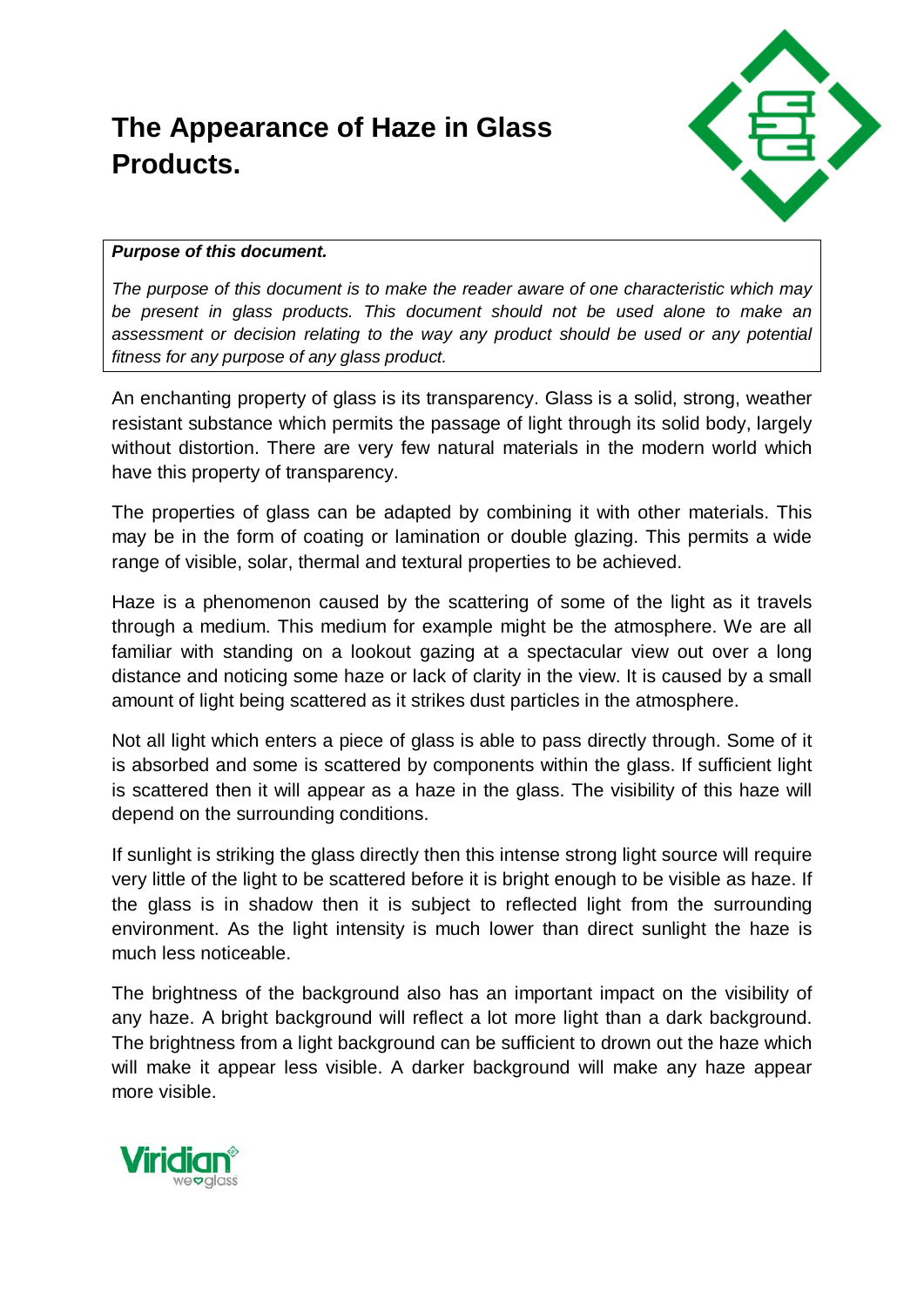A glass panel which is partially shaded may appear to show haze in the non-shaded region but not in the shaded region. The degree of light scatter in both regions is the same as a percentage of the light passing through the glass in each region but the light intensity in the non-shaded region is much higher than the shaded region so the haze is much more noticeable in the non-shaded region.

It is quite possible for a glass product to exhibit haze at one time of the day and not at another as it is possible for the same type of glass to exhibit haze in one building and not in another.

Haze is a characteristic which is a consequence of the materials used. It will not change. The products in our range which may exhibit haze under the right light conditions are.

EnergyTech™ SolTech™ EVantage™ ComfortPlus™ SmartGlass™ Enviroshield Performance VLam™ DecorSatin™ DecorColour™ Seraphic™

And any products which are made up using these products as components, such as double glazing.

Be careful when selecting product which is being offered as having a particular haze level or less haze then a competing product. These arguments might seem compelling when trying to decide between products but it is superfluous because the product either has haze or it does not.

This can be illustrated as follows. Two products might be offered for use in a project with one having half the haze of the other. If they are compared side by side there will be a visible difference. When one or the other is used in a building it will exhibit haze so the difference is not important in the finished project because there is no longer a comparison between the two products. So your decision is, in reality, whether the project will be affected by the glass exhibiting haze or if it will not, not the degree of haze.